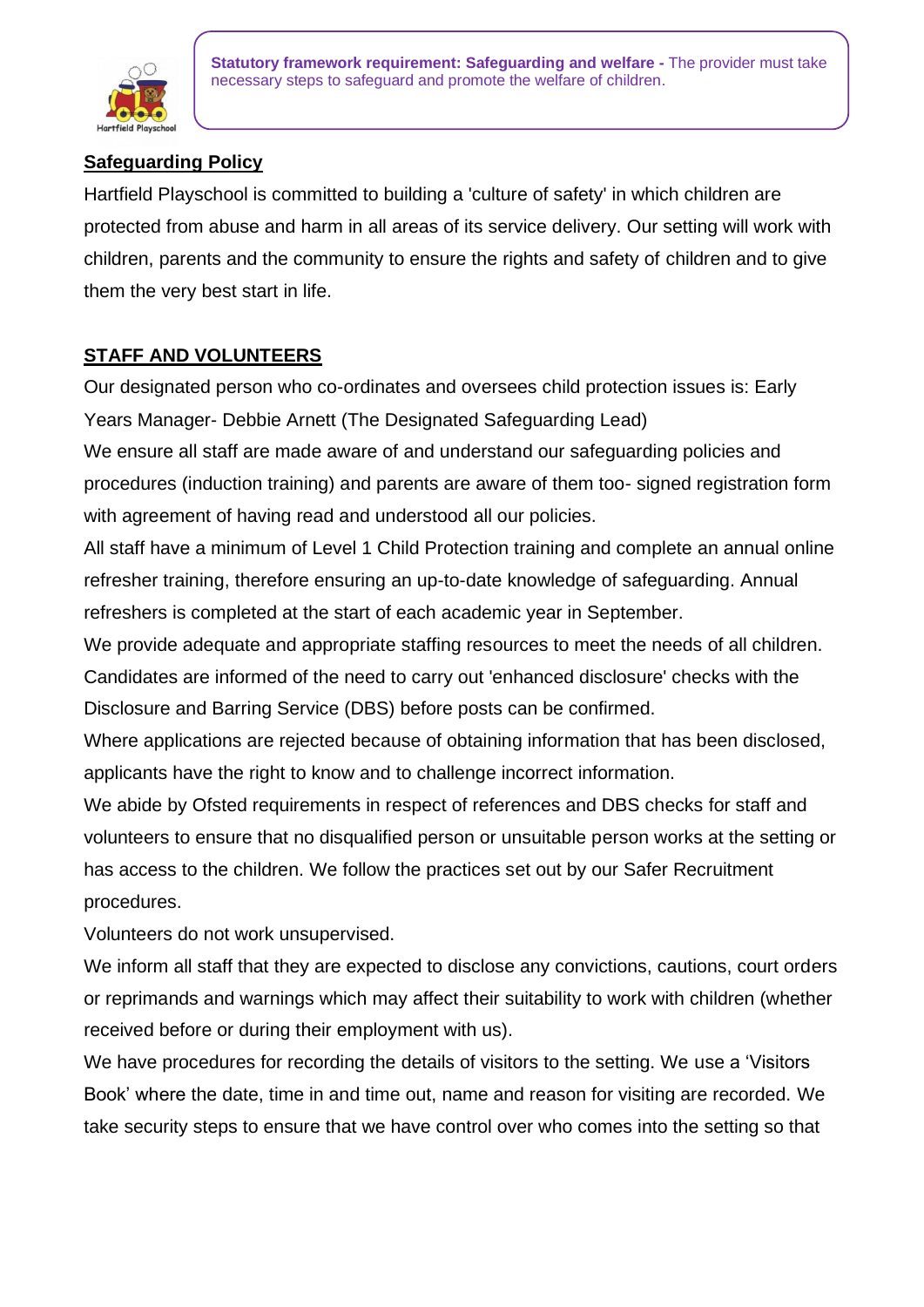

no unauthorised person has unsupervised access to the children. This applies to indoors and outdoors.

We take steps to ensure that children are not photographed or filmed on video for any other purpose than to record their development or their participation in events organised by Hartfield Playschool. Parents sign a consent form on our registration form and have access to records holding visual images of their child like the Learning Journey. If a child has not got a consent from parents to be photographed and filmed, all staff members are made aware of it.

Digital images – we have 4 tablets at Playschool now. The images taken with the tablets are used for our Online Learning Journey records, observations and display purposes. They are stored in the locked cupboard in the rainbow room when not in use.

Mobile phones- staff are only allowed to use mobile phones for personal purposes in the office, during open hours staff mobile phones are locked away in our secure phone box. Parents, staff and any other adults visiting Hartfield Playschool are not allowed to use mobile phones indoors or outdoors at any time when the children are present. Parents will be refused entry if they are on their mobile phones.

Hartfield Playschool is committed to responding promptly and appropriately to all incidents or concerns of abuse that may occur, and to work with statutory agencies in accordance with the procedures that are set down in 'What to do if you're worried a child is being abused'.

## **RESPONDING TO SUSPICIONS OF ABUSE**

We acknowledge that abuse of children can take different forms - physical, emotional, sexual and neglect.

When children are suffering from physical, sexual or emotional abuse, or experiencing neglect, this may be demonstrated through: significant changes in their behaviour, regression in their general well-being, the things they say (direct or indirect disclosure), changes in their appearance, their behaviour, or their play, unexplained bruising, marks or signs of possible abuse or neglect, and any reason to suspect neglect or abuse outside the setting.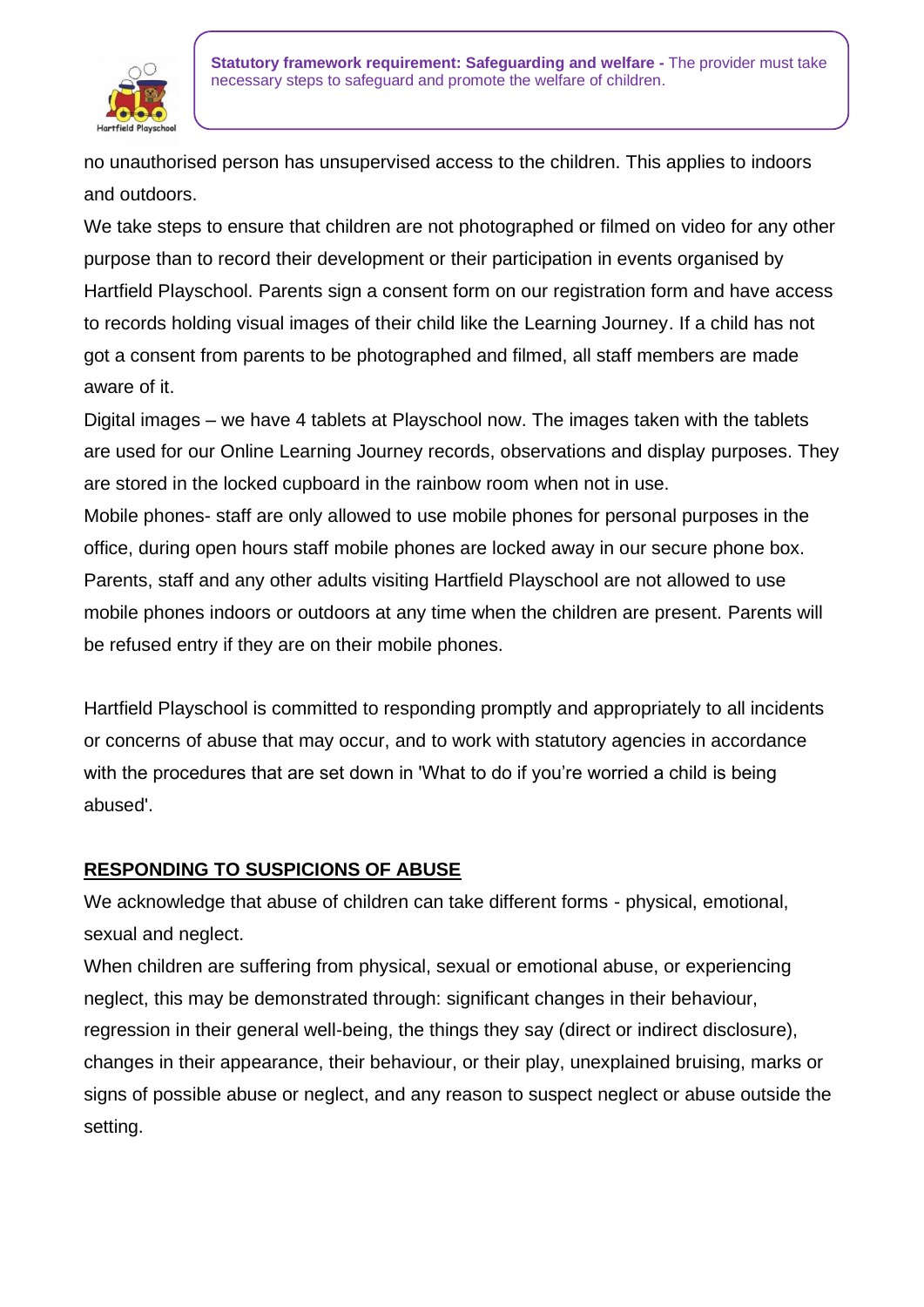

We take into account factors affecting parental capacity, such as social exclusion, domestic violence, parent's drug or alcohol abuse, mental or physical illness or parent's learning disability.

Where we believe a child in our care or known to us may be affected by any of these factors we follow the procedure for reporting child protection concerns.

Where such evidence is apparent, the person who discovered this makes a dated record of the details of the concern and discusses what to do with the Early Years Manager (who is the Designated Safeguarding Lead) (Debbie). The Lead Person may feel that more observations need to be taken, and/or conversation with parents/carers need to be conducted. Information will be recorded in a clear, accurate, auditable, relevant and chronologically. This information will be stored in the locked cabinet in the office in individual personal safeguarding files, with access restricted to those with direct safeguarding responsibilities. These procedures enable the setting to build up a picture and assist the Lead Person if she/he decides to make an immediate referral to the children's social care department.

We refer concerns to the local authority children's social care department and co-operate fully in any subsequent investigation. In some cases this may mean the police or another agency identified by the East Sussex Safeguarding Children's Partnership.

We take care not to influence the outcome either through the way we speak to children or by asking questions of children.

We take account of the need to protect young people aged 16-19 as defined by the Children Act 1989. This may include students or school children on work placement, young employees or young parents. Where abuse is suspected we follow the procedure for reporting any other child protection concerns. The views of the young person will always be taken into account, but Hartfield Playschool may override the young person's refusal to consent to share information if it feels that it is necessary to prevent a crime from being committed or intervene where one may have been, or to prevent harm to a child or adult. Sharing confidential information without consent is done only where not sharing it could be worse than the outcome of having shared it.

## **RECORDING SUSPICIONS OF ABUSE AND DISCLOSURES**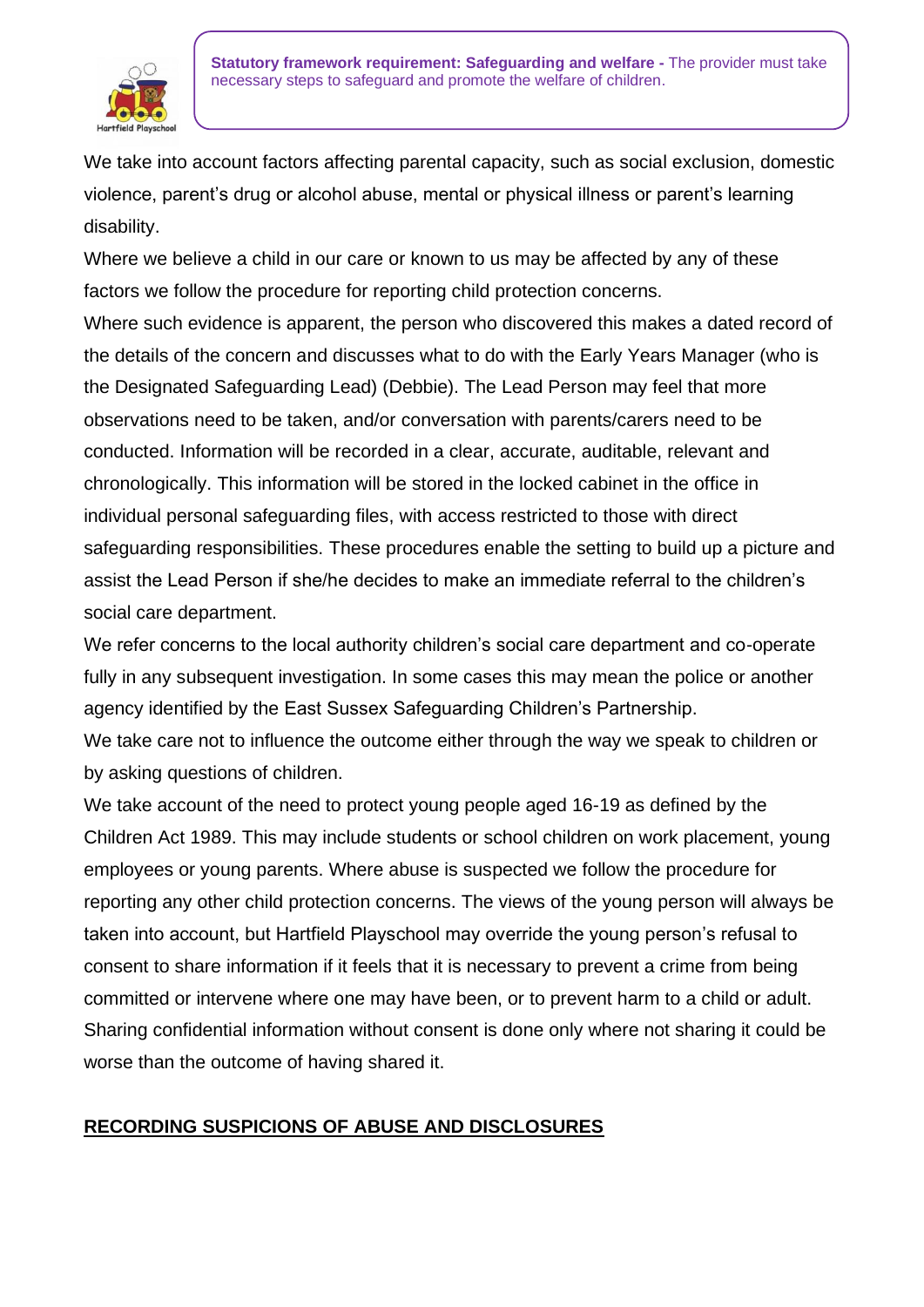

Where a child makes comments to a member of staff or volunteer that give cause for concern (disclosure), or a member of staff observes signs or signals that give cause for concern, such as significant changes in behaviour; deterioration in general well-being; unexplained bruising, marks or signs of possible abuse or neglect, that member of staff will: listen to the child, offer reassurance and give assurance that she or he will take action; not question the child;

make a written record that forms an objective record of the observation or disclosure that will include: the date and time of the observation or the disclosure, the exact words spoken by the child as far as possible, the name of the person to whom the concern was reported, with the date and time; and the names of any other person present at the time.

These records are signed and dated, and kept in the locked cabinet in the office in personal individual safeguarding files for each child. This is kept securely and confidentially and only accessed by those who have a direct responsibility for safeguarding.

The Designated Safeguarding Lead may feel that more observations need to be taken, and/or conversation with parents/carers need to be conducted. Information will be recorded in a clear, accurate, auditable, relevant and chronologically. This information will be stored securely in individual personal safeguarding files, with access restricted to those with direct safeguarding responsibilities. These procedures enable the setting to build up a picture and assist the Lead Person if she/he decides to make an immediate referral to the children's social care department.

Where the East Sussex Safeguarding Children Partnership stipulates the process for recording and sharing concerns, we include those procedures alongside this procedure and follow the steps set down by the East Sussex Safeguarding Children Partnership. Hate incidents, e.g. racist, homophobic, gender or disability-based bullying, are reported, recorded and considered under safeguarding arrangements.

Attendance patterns are reviewed and responded to under safeguarding arrangements. We will continue to support any pupil leaving the pre-school about whom there have been concerns by ensuring that all appropriate information, including welfare and safeguarding concerns, is forwarded under confidential cover to the pupil's new pre-school or school as a matter of priority, and within 5 working days. (ESCC best practice is that this should be actioned within five working days)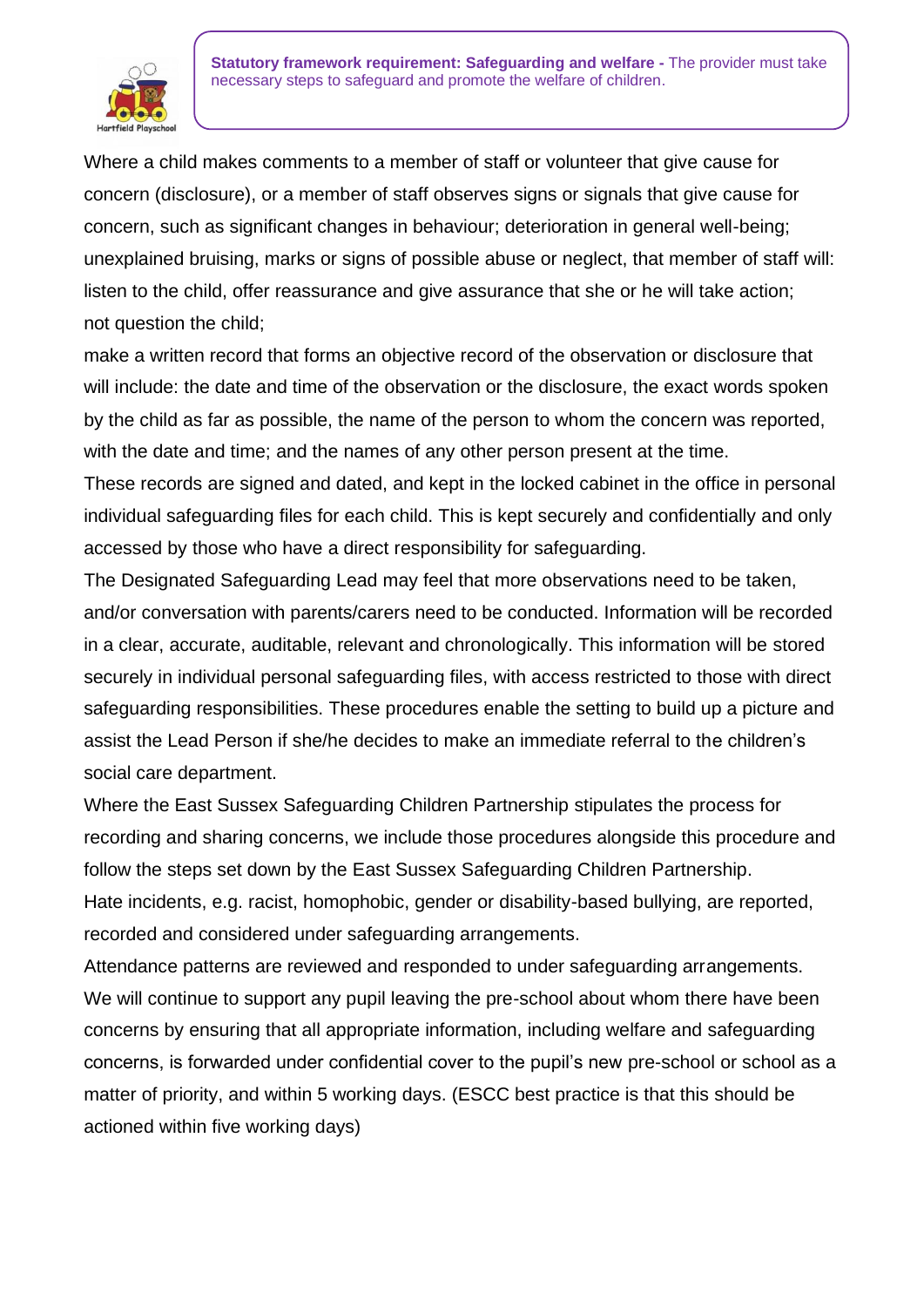

**Statutory framework requirement: Safeguarding and welfare -** The provider must take necessary steps to safeguard and promote the welfare of children.

# **MAKING A REFERRAL TO THE LOCAL AUTHORITY SOCIAL CARE TEAM**

The SPOA (Single Point of Advice) is the first point of contact AND IS FOR ANYONE WITH concerns about the welfare of a child. All referrals are made through the countywide SPOA, (Single Point of Advice), service.

Contactable on 01323464222 or [0-19.spoa@eastsussex.gov.uk](mailto:0-19.spoa@eastsussex.gov.uk)

Before making a referral you will relate your concerns to the East Sussex Continuum of Need (available at; [https://www.eastsussex.gov.uk/childrenandfamilies/professional](https://www.eastsussex.gov.uk/childrenandfamilies/professional-resources/continuum-of-need/levels-indicators/)[resources/continuum-of-need/levels-indicators/\)](https://www.eastsussex.gov.uk/childrenandfamilies/professional-resources/continuum-of-need/levels-indicators/)

The single point of advice have provided us with a 'Single Point of Advice Referral' form which can be found at the end of this policy. The Designated safeguarding lead will provide as much information as possible, including your immediate concern, what strategies have been tried, any other relevant background information, whether parents are aware of the referral and what you consider be the risk.

This form will be completed and returned to SPOA via secure email wherever possible. If there is a significant immediate risk of harm then SPOA should be contacted by telephone. The Children's Portal is a new online system that enable professionals to submit forms securely online to ESCC Children's services recording system.

<https://earlyhelp.eastsussex.gov.uk/web/portal/pages/home>

### **INFORMING PARENTS**

Parents are normally the first point of contact. We discuss concerns with parents to gain their point of view of events if we feel this is needed, unless we feel this may put the child in greater danger.

If a suspicion of abuse warrants referral to social care, parents are informed at the same time that the referral will be made, except where the guidance of the East Sussex Safeguarding Children Partnership does not allow this, for example, where it is believed that the child may be placed in greater danger.

This will usually be the case where the parent is the likely abuser. In these cases the social workers will inform parents.

### **LIAISON WITH OTHER AGENCIES**

We work within the East Sussex Safeguarding Children Partnership guidelines.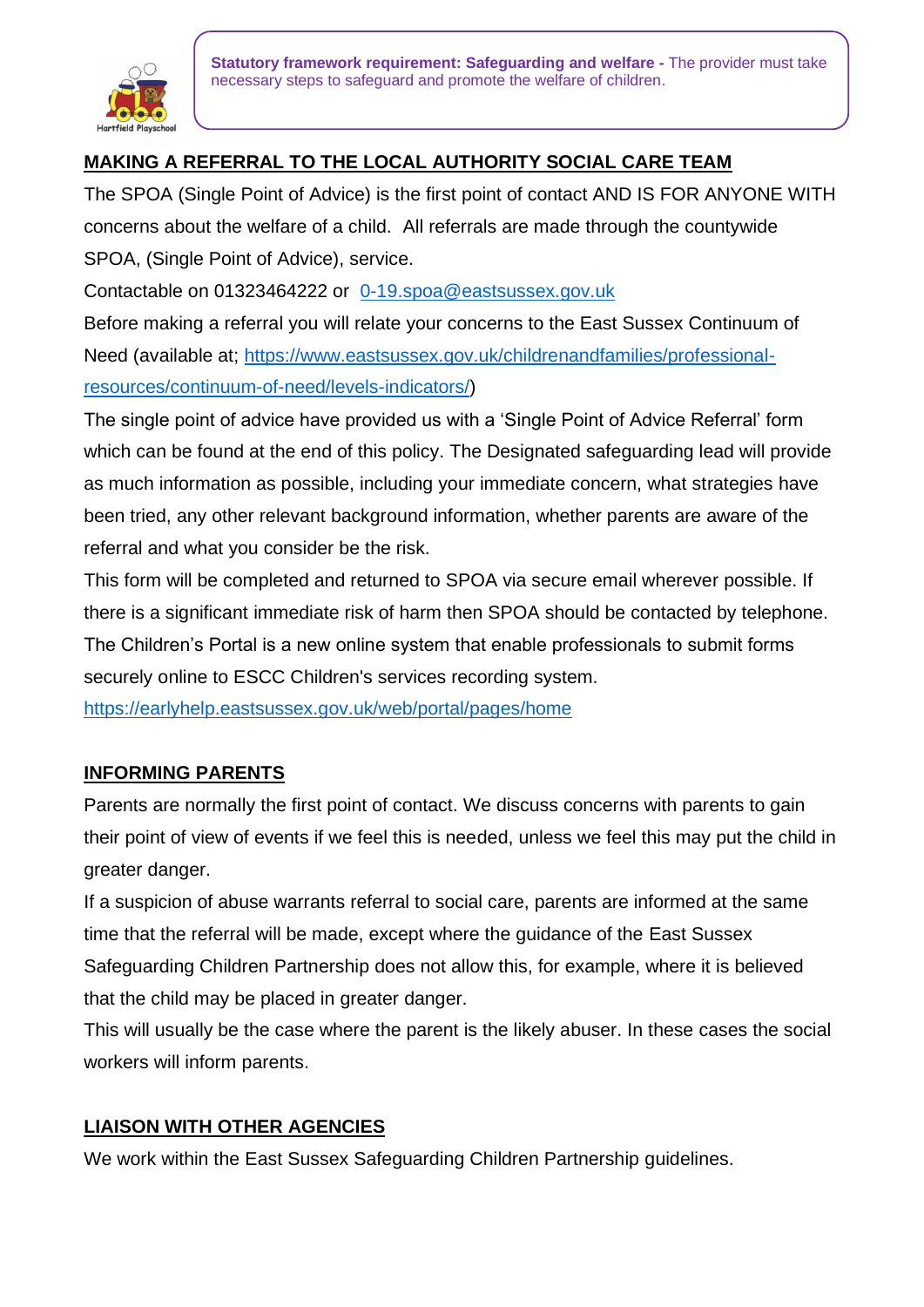

**Statutory framework requirement: Safeguarding and welfare -** The provider must take necessary steps to safeguard and promote the welfare of children.

We have procedures for contacting the local authority regarding child protection issues. We notify the registration authority (Ofsted) of any incident or accident and any changes in our arrangements which may affect the wellbeing of children. Notifications to Ofsted are made as soon as is reasonable and practicable, but at least within 14 days of the allegations being made.

Contact details for the local National Society for the Prevention of Cruelty to Children (NSPCC) are also kept.

# **FGM**

All staff have completed FGM training, which is refreshed annually FGM helpline 08000283550 [fgmhelp@nspcc.org.uk](mailto:fgmhelp@nspcc.org.uk) [Multi-agency statutory guidance on female genital mutilation -](https://www.gov.uk/government/publications/multi-agency-statutory-guidance-on-female-genital-mutilation) GOV.UK (www.gov.uk) Female Genital Mutilation - [Prevent & Protect | NSPCC](https://www.nspcc.org.uk/what-is-child-abuse/types-of-abuse/female-genital-mutilation-fgm/) [Female genital mutilation: resource pack -](https://www.gov.uk/government/publications/female-genital-mutilation-resource-pack/female-genital-mutilation-resource-pack) GOV.UK (www.gov.uk)

Hartfield Playschool is committed to promoting awareness of child abuse issues throughout training and learning programmes for adults. It is also committed to empowering young children, through its early childhood curriculum, promoting their right to be strong, resilient and listened to.

## **TRAINING**

We seek out training opportunities for all adults involved in the setting to ensure that they are able to recognise the signs and signals of possible physical abuse, emotional abuse, sexual abuse and neglect and that they are aware of the local authority guidelines for making referrals.

We ensure that the Designated Safeguarding Lead completed Designated Safeguarding Lead training which is being renewed every 2 years.

We ensure that all staff know the procedures for reporting and recording their concerns they may have about our setting.

### **PLANNING**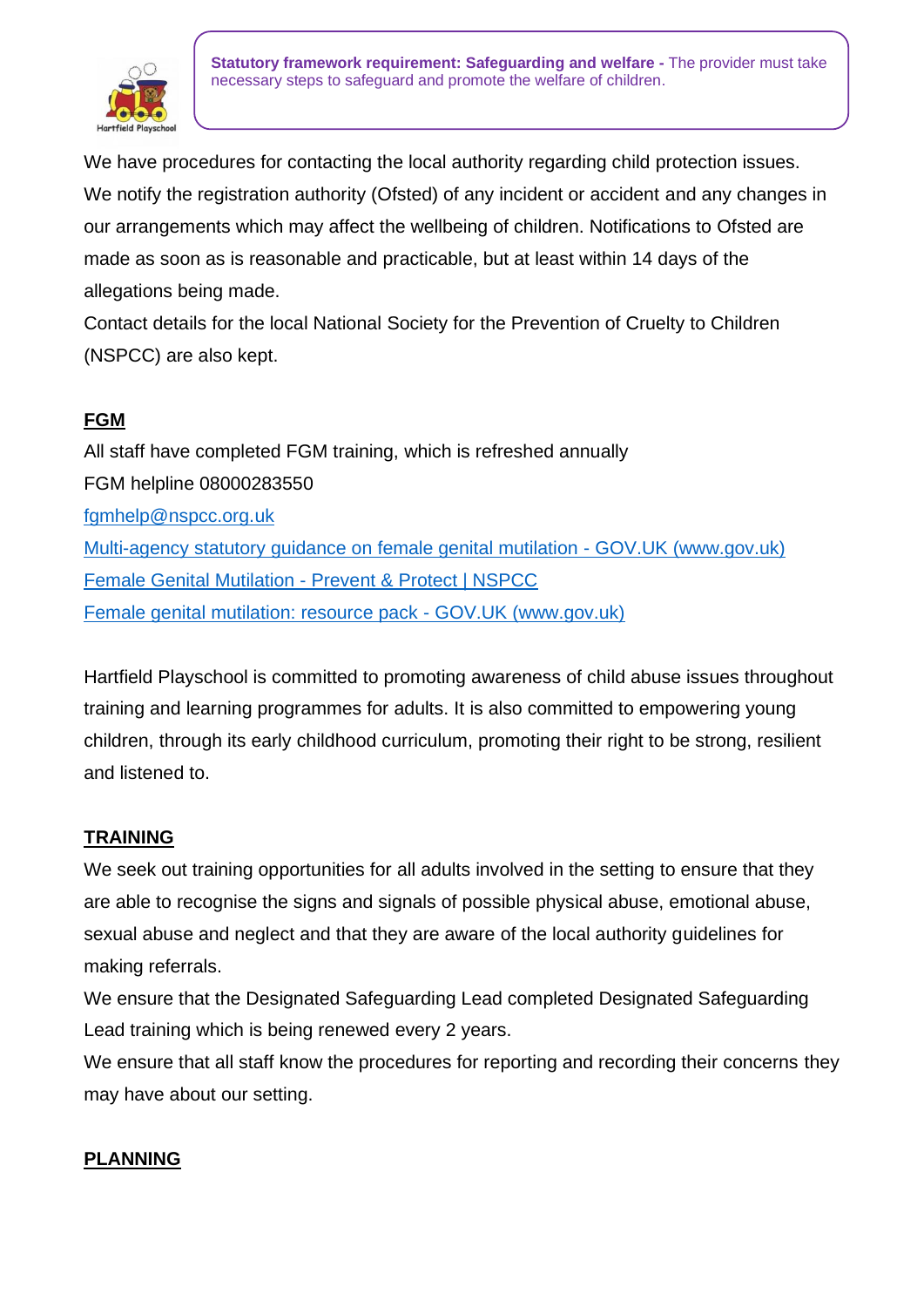

The layout of the rooms allows for constant supervision. No child is left alone with staff or volunteers in a one-to-one situation without being visible or within hearing to others.

## **CURRICULUM**

We introduce key elements of keeping children safe into our daily routines to promote the personal, social and emotional development of all children, so that they may grow to be strong, resilient and listened to and that they develop an understanding of why and how to keep safe.

We create within the setting a culture of value and respect for the individuals, having positive regard for children's heritage arising from their colour, ethnicity, languages spoken at home, cultural and social background.

We ensure that this is carried out in a way that is developmentally appropriate for the children.

## **CONFIDENTIALITY**

All suspicions and investigations are kept confidential and shared only with those who need to know. Any information is shared under the guidance of the East Sussex Safeguarding Children Partnership.

### **SUPPORT TO FAMILIES**

We believe in building trusting and supportive relationships with families, staff and volunteers at our setting.

We make clear to parents our role and responsibilities in relation to child protection, such as for the reporting of concerns, information sharing, monitoring of the child, and liaising at all times with the local children's social care team.

We will continue to welcome the child and the family whilst investigations are being made in relation to any alleged abuse.